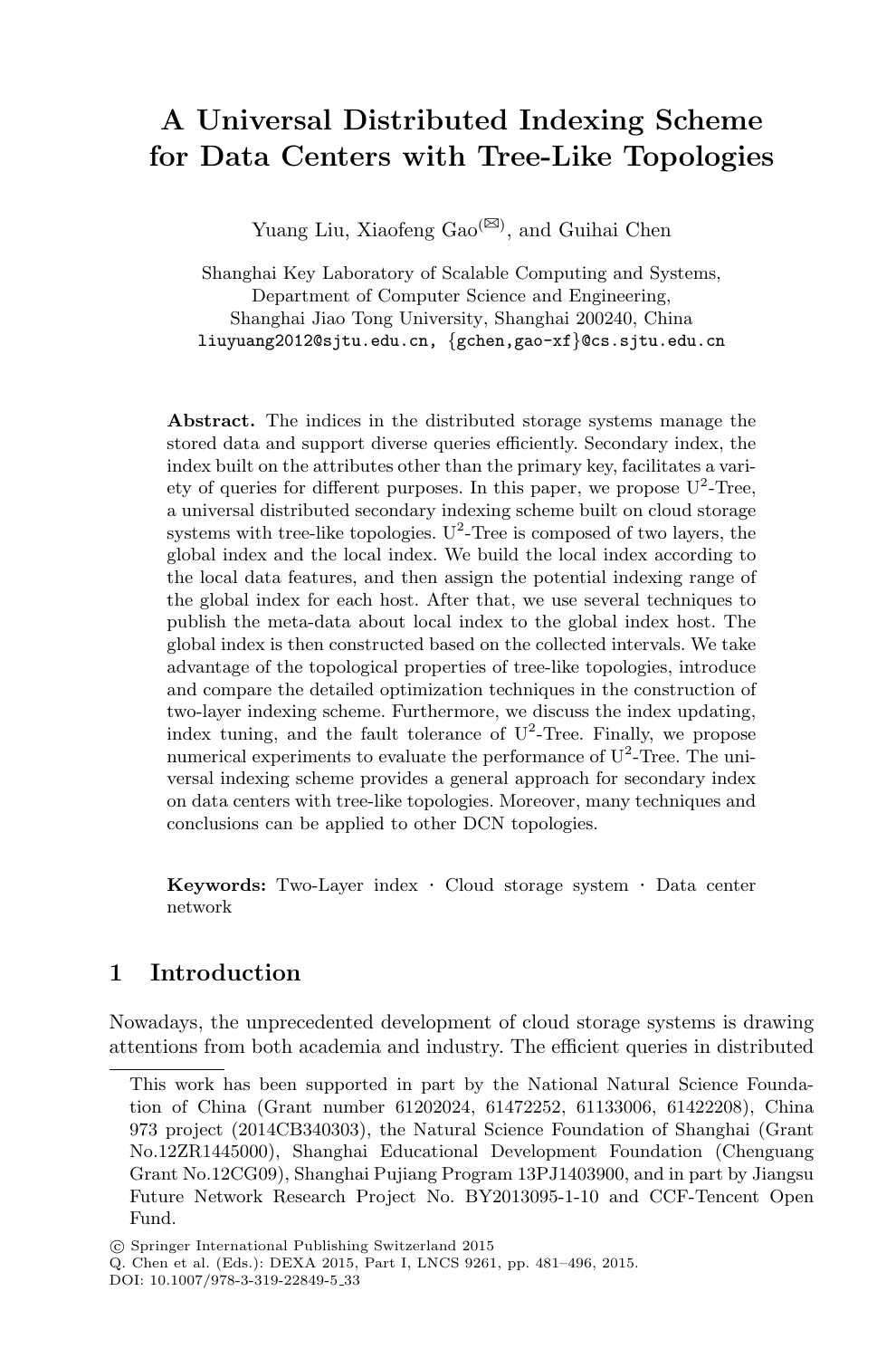cloud systems require the construction of indices. Other than the index based on the primary key in the key-value storage, we need the *secondary indices* on other attributes for various applications. However, a centralized secondary index both consumes huge volume of storage space and causes the issue of access congestion. Therefore, a common design is to distribute the index on servers, and organize them as a *two-layer indexing scheme*.

The two-layer index consists of a global layer and a local layer. The global index collects the information published from the local indices as an overlay. When processing queries, the host will first request the information on the global index hosts, and further forward the request to the corresponding local index host. The two-layer indexing scheme efficiently solve the problem of the secondary index construction. Nonetheless, current researches on the two-layer indexing [\[4,](#page-14-0)[15](#page-15-0)[,21](#page-15-1)[–23](#page-15-2)] are mainly concentrated on the *Peer-to-Peer (P2P) network*, whereas nowadays a typical cloud storage system is organized as a data center. *Data Center Networks (DCNs)* [\[1,](#page-14-1)[9](#page-15-3)[–12,](#page-15-4)[18](#page-15-5)[–20](#page-15-6)], the backbone of data centers, have the feature of scalability, reliability, and energy efficiency. The DCNs differ from P2P networks due to their specific physical topologies. Hence, we should take advantage of DCN topologies to design an efficient two-layer indexing scheme. However, there are few researches [\[7](#page-15-7),[8,](#page-15-8)[21\]](#page-15-1) regarding such design. Besides, each of them focuses on only one specific DCN topology. Consequently, we are motivated to design a general two-layer indexing scheme based on the properties of DCNs.

In this paper, we consider a series of DCNs with *tree-like topologies*. Nowadays, all commercial DCNs adopt the tree-like topologies. Moreover, they provide high bandwidth, satisfying fault tolerance, and regular structures. Therefore, we take advantage of the tree-like topologies to build an efficient secondary index. We first introduce some representative tree-like topologies including Fat Tree [\[1\]](#page-14-1), Aspen Tree [\[20](#page-15-6)], and VL2 [\[9](#page-15-3)], and then extend our discussion to general treelike topologies. Finally, we construct a Universal TWO-layer indexing built on TREE-like topologies named  $U^2$ -Tree.

We divide the construction of  $U^2$ -Tree into 4 steps. The first step is to build the local index on each host depending on the local data features. Next, we assign the potential indexing range of each host based on the characteristic of data distribution. We then publish the information about local index to the corresponding global index host. Finally, the global index is constructed according to the collected information. We explain the process of each step in detail, and introduce several optimization techniques for them. We further compare the performance and applicable conditions of techniques.

Moreover, we discuss the effects of two index update types, and explain the situations of lazy and eager updates. We also compare and analyze different index tuning schemes, and give the applicable scenarios. We then introduce the re-convergence problem after the link failure based on the fault tolerance of topologies. Finally, we validate our universal indexing design and compare different techniques by simulation results.

The contributions of this paper are: We propose a universal indexing scheme U<sup>2</sup>-Tree utilizing the advantages of tree-like DCN topologies. We explain and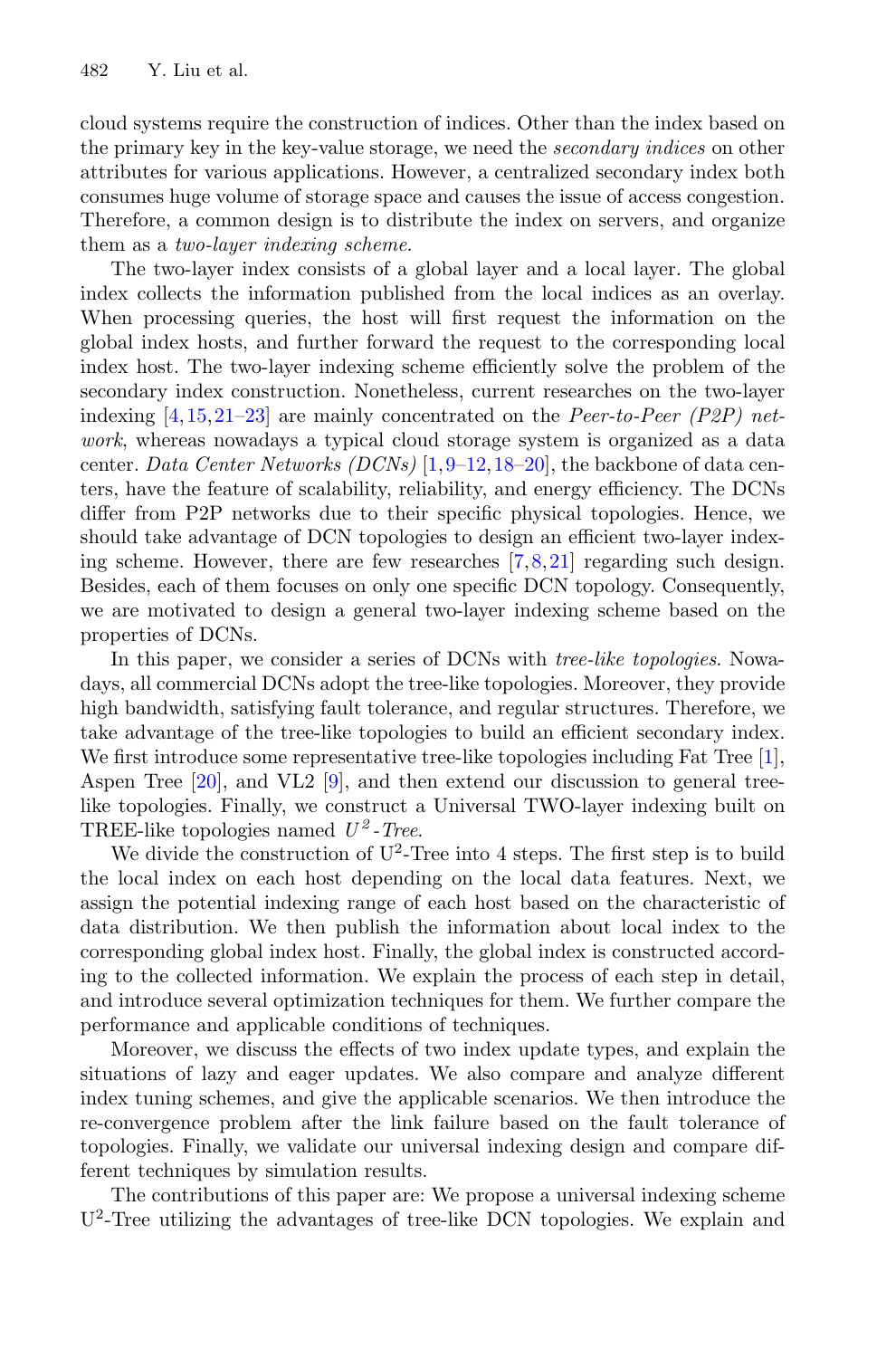compare the detailed implementations in index construction and maintenance. More importantly, many techniques and conclusions can also be extended to provide a general platform for secondary index construction on DCNs.

The rest of this paper is organized as follows. Section [2](#page-2-0) briefly introduces the relate work. Section [3](#page-2-1) is an illustration and comparison of tree-like topologies. Section [4](#page-6-0) thoroughly explains the construction processes of  $U^2$ -Tree. Section [5](#page-10-0) is an discussion about index updating, tuning, and fault tolerance. Section [6](#page-11-0) proposes the processing approaches for various types of queries. Section [7](#page-12-0) evaluates the performance of techniques in  $U^2$ -Tree. Finally, Sect. [8](#page-14-2) summarizes and concludes the previous contents.

#### <span id="page-2-0"></span>**2 Related Work**

The cloud storage systems are developing rapidly with the explosive growth of data. Massive data sets are distributed on several nodes, and nodes are connected to supply a fast access to non-relational databases. Google's Bigtable [\[3\]](#page-14-3), Amazon's Dynamo [\[5](#page-15-9)], Apache Cassandra [\[13\]](#page-15-10) are well-known examples of commercial distributed systems.

Typically, a cloud storage system is organized as a data center. Data center network (DCN) interconnects all the resources, such as storage and computational data, of a data center. Therefore, DCN architecture plays a significant role. DCN topologies can be categorized into switch-centric DCNs and servercentric DCNs. High bandwidth and better fault tolerance are the main features of switch-centric DCNs including Fat Tree [\[1](#page-14-1)], Aspen Tree [\[20\]](#page-15-6), and Jellyfish [\[19\]](#page-15-11), etc. Server-centric DCNs, such as Bcube [\[10\]](#page-15-12), Dcell [\[11\]](#page-15-13), and HCN [\[12\]](#page-15-4), are of high scalability and relatively lower cost.

The design of two-layer index maximizes the topological benefits. Previous two-layer indexing designs [\[4](#page-14-0),[15,](#page-15-0)[21](#page-15-1)[–23\]](#page-15-2) are mainly built on P2P networks. The indexing schemes regarding the features of DCNs are rarely referred. The multidimensional indices RT-HCN [\[14](#page-15-14)] and RB-Index [\[7](#page-15-7)] integrated HCN and Bcube topologies and R-tree index. The FT-Index  $[8]$  $[8]$  leveraged interval tree and B<sup>+</sup>tree on Fat Tree topology.

#### <span id="page-2-1"></span>**3 Data Centers with Tree-Like Topologies**

Numerous kinds of DCN architecture designs are proposed in the last ten years. The connection of switches and servers varies among different architectures, and thus they have distinct properties, such as scalability, fault tolerance, energy efficiency, etc.

We mainly focus on tree-like topologies, a category of switch-centric DCNs. In the traditional DCN architecture, the widely used three-tier, multi-rooted tree is an example of tree-like topologies. Usually, the tree-like topologies adopt such multi-rooted structure, and divide the switches into multiple layers. The servers are connected to the bottom layer of switches. The disadvantages of traditional three-tier DCNs include limited bandwidth, poor scalability, and high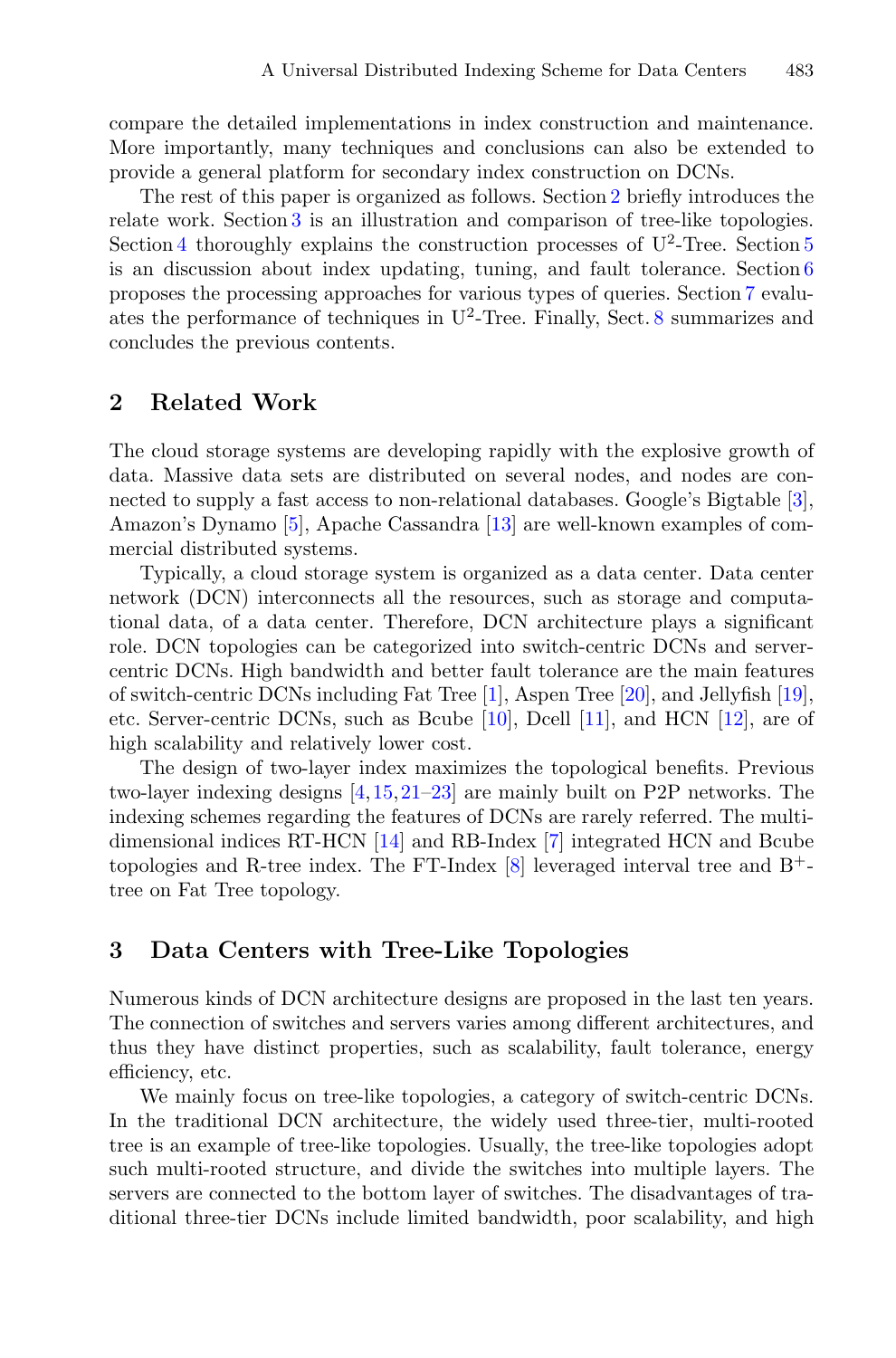| Notation         | Definition                       | <b>Notation</b>                       | Definition                         |
|------------------|----------------------------------|---------------------------------------|------------------------------------|
| $n_{\rm}$        | Number of switch layers          | $c_i$                                 | Fault tolerance parameter of $L_i$ |
| $\boldsymbol{k}$ | Port number of switches          | $C = \langle c_2, \cdots c_n \rangle$ | Fault tolerance vector             |
| $L_i$            | Tree layer $i$                   | [L, U)                                | Boundary of data range             |
| $h_i$            | Host $i$                         | $pr_i$                                | Potential indexing range of $h_i$  |
| Η                | Number of hosts                  | К                                     | Total number of keys               |
| S                | Total number of switches $\beta$ |                                       | Data density                       |

<span id="page-3-0"></span>**Table 1.** List of notations

#### <span id="page-3-1"></span>**Table 2.** Tree-like topologies

| Topology                    | Structure and features                                                                                                                                                                                                                             |  |  |  |
|-----------------------------|----------------------------------------------------------------------------------------------------------------------------------------------------------------------------------------------------------------------------------------------------|--|--|--|
| Fat tree $[1]$              | <b>Layer:</b> Three layers of identical $k$ -port switches                                                                                                                                                                                         |  |  |  |
|                             | <b>Connection:</b> Half ports of an edge switch connect to servers,<br>and others to aggregation switches. Remaining ports of an<br>aggregation switch connect to core switches. All $k$ ports of a<br>core switch connect to aggregation switches |  |  |  |
|                             | <b>Expansion:</b> Can be extended to arbitrary levels adopting such<br>connection rule                                                                                                                                                             |  |  |  |
|                             | <b>Example:</b> Fig. 1 shows a 3-layer, 4-port Fat Tree topology                                                                                                                                                                                   |  |  |  |
| Aspen Tree $[20]$           | Layer: Arbitrary layers of switches                                                                                                                                                                                                                |  |  |  |
|                             | <b>Connection:</b> Based on the connection rule of Fat Tree. Adding<br>redundant links between layers to reduce the re-convergence<br>time after link failures                                                                                     |  |  |  |
|                             | <b>Diversity:</b> A vector $C$ is used to identify different <i>n</i> -level,<br>$k$ -port Aspen Trees                                                                                                                                             |  |  |  |
|                             | <b>Example:</b> Fig. 2 shows two 4-layer, 6-port Aspen Trees with<br>different $C$                                                                                                                                                                 |  |  |  |
| Virtual Layer 2 (VL2) $[9]$ | Layer: Three layers of switches                                                                                                                                                                                                                    |  |  |  |
|                             | <b>Connection:</b> Based on the connection rule of Fat Tree                                                                                                                                                                                        |  |  |  |
|                             | <b>Specification:</b> A clos topology between $D_I$ -port intermediate<br>switches and $D_A$ -port aggregate switches enables an 1:1<br>over-subscription                                                                                          |  |  |  |
|                             | <b>Example:</b> Fig. 3 shows an example of VL2 architecture                                                                                                                                                                                        |  |  |  |
| Portland [18]               | <b>Connection:</b> Similar to Fat Tree                                                                                                                                                                                                             |  |  |  |
|                             | <b>Specification:</b> A fabric manager for better fault tolerance and<br>multicast                                                                                                                                                                 |  |  |  |

cost. Therefore, there are several novel tree-like topologies presented in recent years aiming to solve these problems. On one hand, the individual specifications enable different topologies to have their own characteristics. On the other hand, we can utilize the regular structure these topologies shared to build our universal two-layer indexing scheme. In this section, we will introduce some representa-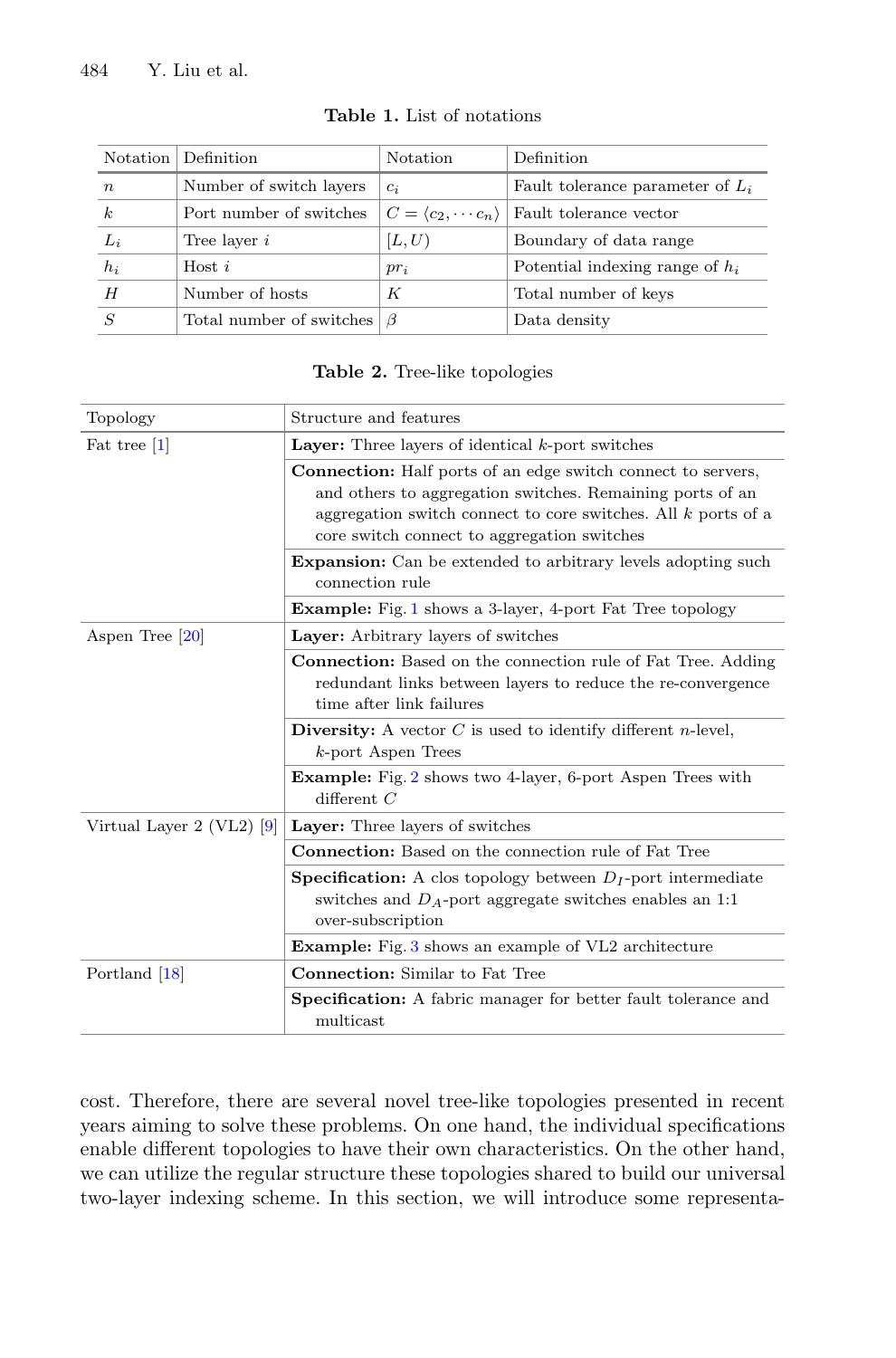

Fig. 1. An example of DCN with a 3-layer, 4-port Fat Tree topology

<span id="page-4-0"></span>

**Fig. 2.** Examples of DCNs with 4-layer, 6-port Aspen Tree topologies

<span id="page-4-1"></span>tive tree-like topologies, including Fat Tree [\[1\]](#page-14-1), Aspen Tree [\[20\]](#page-15-6), VL2 [\[9\]](#page-15-3), and Portland [\[18\]](#page-15-5), and make a brief comparison among them.

We use  $k$  to denote the port number of switches, and  $n$  to denote the number of switch layers in tree-like topologies. In this paper, we refer to the switch layers in the three-layer trees as edge layer, aggregate layer, and core layer from bottom to top. Alternatively, we also define them as  $L_1, L_2, \dots, L_n$  in trees with arbitrary layers. Table [1](#page-3-0) lists the symbols and their definitions. We will introduce more notations in the following texts. We then give a brief description of popular tree-like topologies in Table [2.](#page-3-1)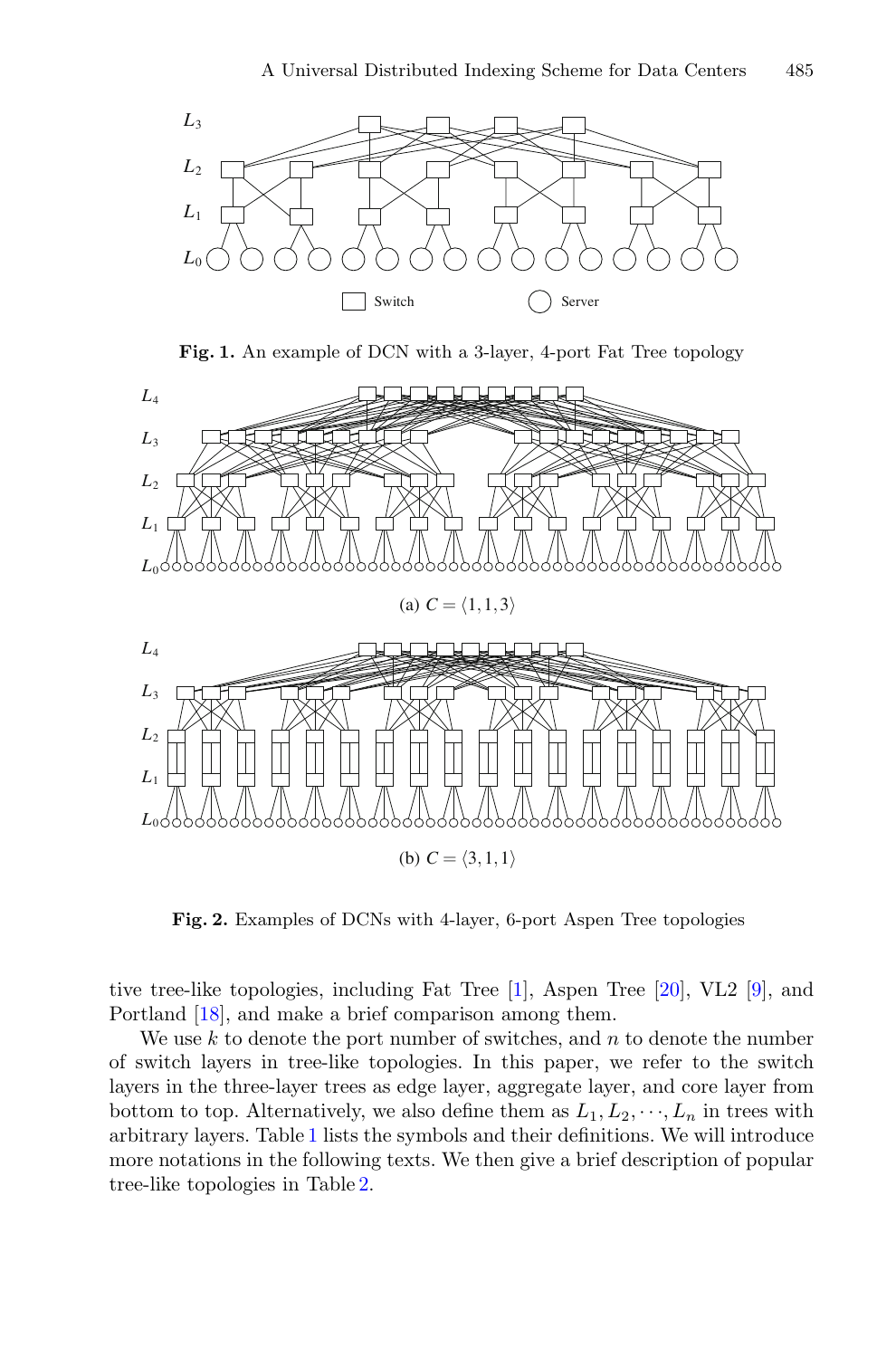

<span id="page-5-1"></span><span id="page-5-0"></span>**Fig. 3.** An example of DCN with a 3-layer VL2 architecture

| <b>Topology</b> | Three-tier                 | Fat tree              | VL2                 | Aspen tree                                                                                                                                                                                               |
|-----------------|----------------------------|-----------------------|---------------------|----------------------------------------------------------------------------------------------------------------------------------------------------------------------------------------------------------|
| H               | $k^n$                      | $\frac{k^n}{2^{n-1}}$ | $5k^2$              | $k^n$<br>$\boldsymbol{n}$<br>$2^{n-1} \cdot \prod_{i=1}^{n} c_i$                                                                                                                                         |
| S               | $\frac{k^n-1}{k-1}$        |                       |                     | $\overline{\left(n-\frac{1}{2}\right) \cdot \frac{k^{n-1}}{2^{n-2}}} \left  \frac{k^2 + 6k}{4} \right  \left(n-\frac{1}{2}\right) \cdot \frac{k^{n-1}}{2^{n-2} \cdot \prod\limits_{1}^{n} c_j}$<br>$i=2$ |
| Degree          | 1                          | $\mathbf{1}$          | 1                   | 1                                                                                                                                                                                                        |
| Diameter        | $2\log_2 H$                | $2\log_2 H$           | $2\log_2 H$         | $2\log_2 H$                                                                                                                                                                                              |
| BiW             | 1                          | H<br>$\overline{2}$   | Н<br>$\overline{2}$ | Н<br>$\overline{2}$                                                                                                                                                                                      |
| <b>BoD</b>      | $\frac{k-1}{k^2}\cdot H^2$ | H                     | H                   | H                                                                                                                                                                                                        |
|                 |                            |                       |                     |                                                                                                                                                                                                          |

**Table 3.** Comparison of tree-like topologies

From previous descriptions we can find that tree-like topologies adopt similar structures. Actually, the Fat Tree is a special instance of Aspen Trees in terms of topology. We define the maximal set of  $L<sub>i</sub>$  switches connecting to the same set of  $L_{i-1}$  switches as a pod [\[20](#page-15-6)]. Then we can quantify the fault tolerance of level *i*  $c_i$  as the number of links from an  $L_i$  switch s to each  $L_{i-1}$  pod that s connects to. The fault tolerance vector  $C = \langle c_2, c_3, \dots, c_n \rangle$  since  $c_1$  is always 1.<br>  $C = \langle 1, 1, \dots, 1 \rangle$  for Fat Tree, while the vector is arbitrary for Aspen Tree.  $C = \langle 1, 1, \dots, 1 \rangle$  for Fat Tree, while the vector is arbitrary for Aspen Tree.<br>C affects the fault tolerance of the tree, which can be reflected in the de

 $C$  affects the fault tolerance of the tree, which can be reflected in the density of links. Fat Tree has a poor fault tolerance compared to Aspen Tree and VL2, while Fat Tree supports the most number of hosts when  $n$  and  $k$  are determined. However, the topology of VL2 is a "best" choice for both better fault tolerance and more supported hosts [\[20\]](#page-15-6).

Other than the fault tolerance, we can compare tree-like topologies from several aspects. We first compare the maximum number of supported hosts  $H$ . and the total number of switches  $S$  in the same scale among topologies. We also compare the degree, the number of links from each host to switches, and the diameter, the longest path length of any pairs of hosts, of each topology. Finally, we compare the bisection bandwidth (BiW), the minimal possible bandwidth between the segmented pair of the network, and the bottleneck degree (BoD),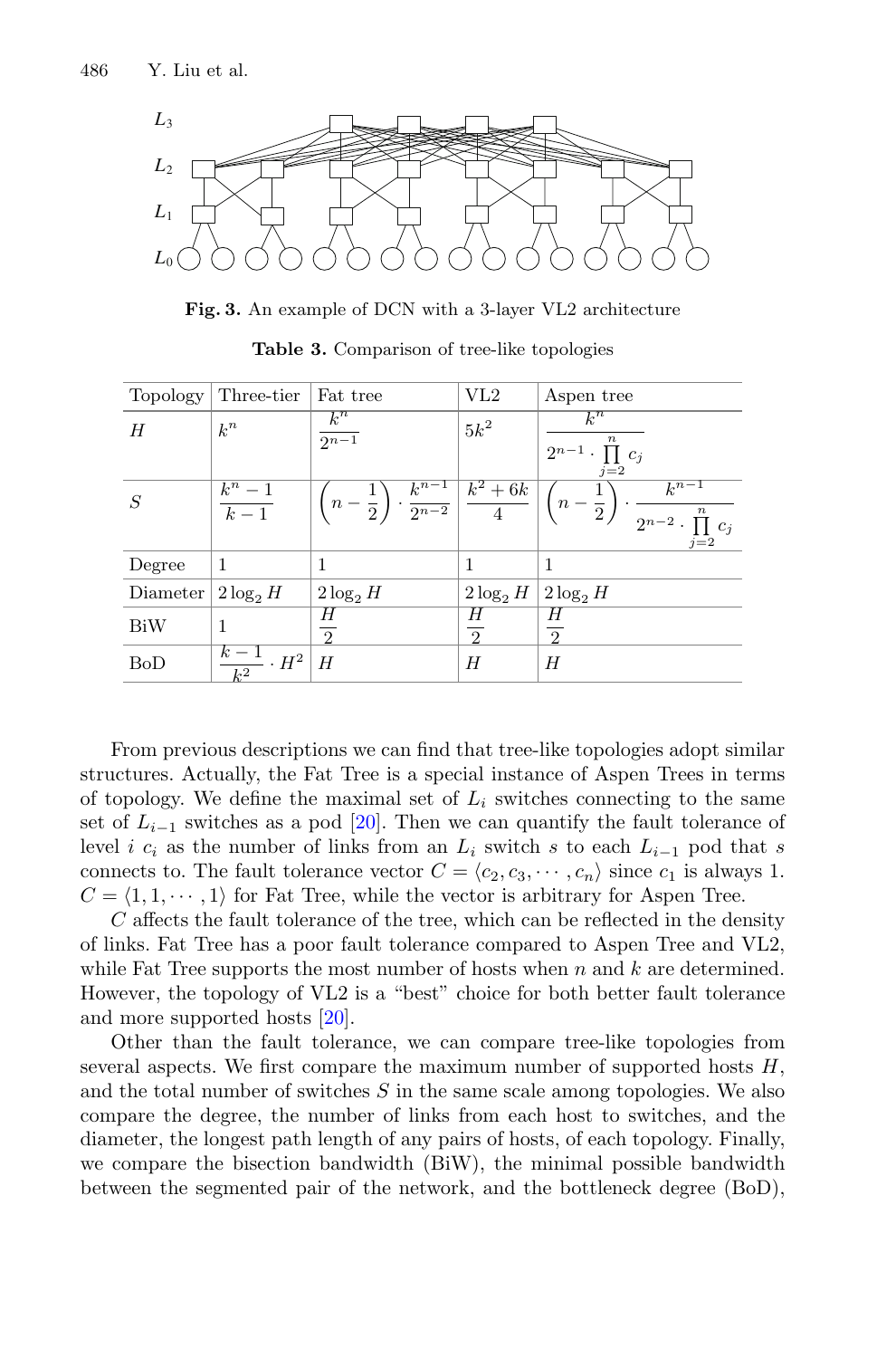the maximal number of flows over a single link under an all-to-all communication model. The comparison results are shown in Table [3.](#page-5-1)

# <span id="page-6-0"></span>**4 The U<sup>2</sup>-Tree**

The universal two-layer indexing scheme  $U^2$ -Tree consists of two main parts, the local index and the global index. In the first stage of the index construction, each host builds the local index based on its local data. Then, the whole data range is partitioned into small ranges that each global index is responsible for. After that, the local host publishes some information about the data and local index to the corresponding global index host. Finally, the global index host will collect the received information and construct the global index. Each host in the  $U^2$ -Tree will maintain a portion of local index and global index. The outline of the construction process is shown in Algorithm [1.](#page-6-1) Note that for each stage, the construction of index on all hosts can be executed in parallel.

<span id="page-6-1"></span>

| Algorithm 1. U <sup>2</sup> -TREE CONSTRUCTION (at $h_i$ side)                         |                               |  |  |  |  |
|----------------------------------------------------------------------------------------|-------------------------------|--|--|--|--|
| <b>Input:</b> The data on local host                                                   |                               |  |  |  |  |
| <b>Output:</b> The universal two-layer index $U^2$ -Tree                               |                               |  |  |  |  |
| 1 Construct local index on the given key attribute // Local index construction         |                               |  |  |  |  |
| 2 Scan data and calculate $pr_i.n, pr_i.c, pr_i.l, pr_i.u$ // Potential indexing range |                               |  |  |  |  |
| <b>3</b> Assign $pr'_i \subseteq [L, U]$ by Eqs. 2 and 4                               |                               |  |  |  |  |
| 4 Select nodes in the local index                                                      | // Publishing to global index |  |  |  |  |
| 5 foreach selected nodes do                                                            |                               |  |  |  |  |
| 6   Publish $(range, ip, pos)$ to the corresponding global index host                  |                               |  |  |  |  |
| 7 Collect all information published from $h_i$ // Global index construction            |                               |  |  |  |  |
| 8 Construct the global index based on the information                                  |                               |  |  |  |  |

#### **4.1 Local Index Construction**

In a cloud system, the data stored on each local host is of extremely large size. Thus, it is necessary to build a local index on each host so as to reduce the searching time and  $I/O$  cost. Typically, B-tree and  $B^+$ -tree, or other search tree structures based on the storage format of data, can be used to build the local index. The nodes in these trees normally have two or more children and thus support efficient query, insertion, and deletion.

The keys we store in the index are non-negative integers, and the integers are unique among hosts, i.e. for each key, it is stored in at most one host. If the keys are not numerical, we can use hash or other techniques to transfer them into integers.

#### **4.2 Potential Indexing Range Assignment**

After the construction of local indices, we will determine the *potential indexing range* of each host. The potential indexing range  $pr_i$  is the data range that each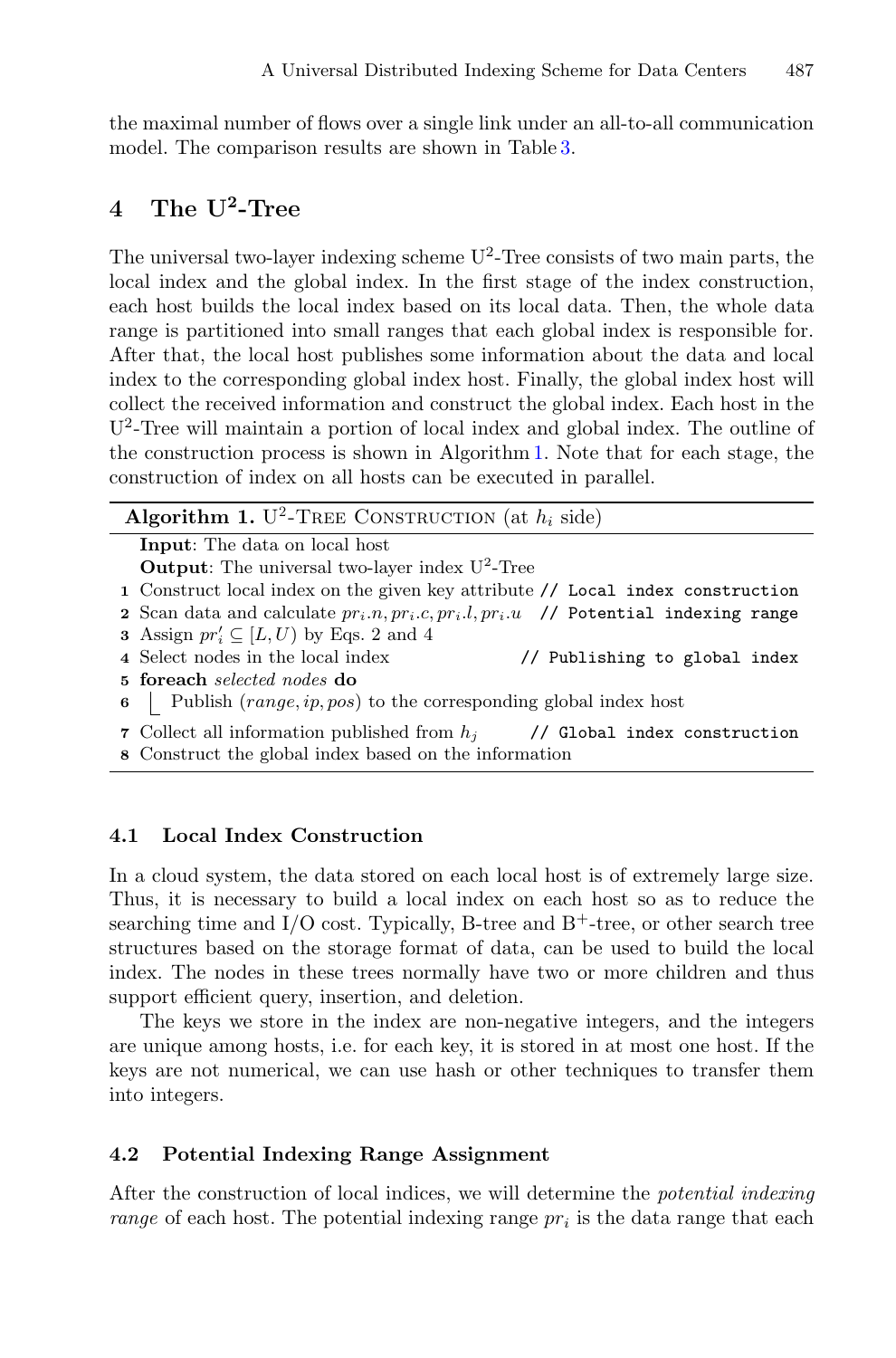global index host  $h_i$  represents. The  $pr_i$  does not intersect with other  $pr_j$   $(i \neq j)$ , while the union of all the potential indexing ranges  $\bigcup_i pr_i$  will be the whole data<br>range  $[L, U]$  In this way each point in the range will correspond to exactly one range  $[L, U]$ . In this way, each point in the range will correspond to exactly one responsible global index host.

In the index publishing stage, each local host will publish some information about a certain data range to the corresponding global index according to the potential indexing range assignment. Besides, we will also query the data using a portion of global index based on the potential indexing range. Therefore, it is beneficial to assign the potential indexing range in a way that the keys are partitioned evenly on each global index host.

It is quite easy if the data are distributed uniformly on the range. If so, the approach proposed in [\[8](#page-15-8)] can be used. We just partition the whole range into H subranges with equal length, and assign them to the corresponding hosts in ascending order, i.e.

$$
pr_i = \left[L + i \cdot \frac{U - L}{H}, L + (i + 1) \cdot \frac{U - L}{H}\right), \quad 0 \le i \le H - 1. \tag{1}
$$

<span id="page-7-0"></span>Otherwise, we need to handle the skewed data distributed on the range. The goal of the assignment is to balance the number of keys published to each global index host. Assume the  $j$ -th key distributed on the local host  $i$  in ascending order is denoted as  $k_i^j$ . Then the keys on host  $h_i$  are  $K_i = \{k_i^j \mid k_i^0 \le k_i^1 \le \ldots \le k_i^{|K_i|}\}$ .<br>If we sent the lieve an all heats and set  $k_i^j$   $\le k_i^j$   $\le k_i^j$  where  $K_i$   $\le k_i^j$ If we sort the keys on all hosts and get  $k_{i_0}^{j_0} < k_{i_1}^{j_1} < \dots k_{i_{K-1}}^{j_{K-1}}$ , where  $K = |\bigcup_i K_i|$ , we can assign we can assign

$$
pr'_{i} = \begin{cases} [L, b_{1}), & i = 0, \\ [b_{i}, b_{i+1}), & 1 \leq i \leq H - 2, \\ [b_{H-1}, U), & i = H - 1, \end{cases}
$$
 (2)

<span id="page-7-1"></span>where  $b_i = k_{i_{\lfloor iK/H \rfloor}}^{j_{\lfloor iK/H \rfloor}}$ . In this way, the number of keys published to each host is almost the same. However, the ideal method is not practical in that we must collect all the keys on hosts and sort them in ascending order. Now that the data stored in a single host are already massive, it is both storage and time intolerable to achieve such kind of task.

Nevertheless, we can use an approximate method to balance the keys. Zhang et al. [\[24\]](#page-15-15) offered a *Piecewise Mapping Function (PMF)* that can solve the problem. We first use potential indexing range described in Eq. [\(1\)](#page-7-0) to divide the whole range  $[L, U]$  into H subranges, and count the number of keys distributed on each subranges. Moreover, we record the maximum key  $pr_i.u$  and the minimum key pr*<sup>i</sup>*.l in each subrange. Note that this step can be done in parallel, and costs only linear time. We denote the count on each subrange as  $pr_i$ , and the cumulative count, i.e. the number of keys smaller than the right boundary of each subrange, as  $pr_i.c$ . Clearly,  $pr_i.c = \sum_{j \leq i} pr_j.n$ . Thus we can get an approximate mapping from  $x \in pr_i \subseteq [L, U)$  to the key  $k_{i_m}^{j_m}$  where

$$
m = \begin{cases} pr_{i-1}.c, & x < pr_i.l, \\ \frac{pr_i.n}{pr_i.u - pr_i.l} (x - pr_i.l) + pr_{i-1}.c, & pr_i.l \le x \le pr_i.u, \\ pr_i.c, & x > pr_i.u. \end{cases}
$$
(3)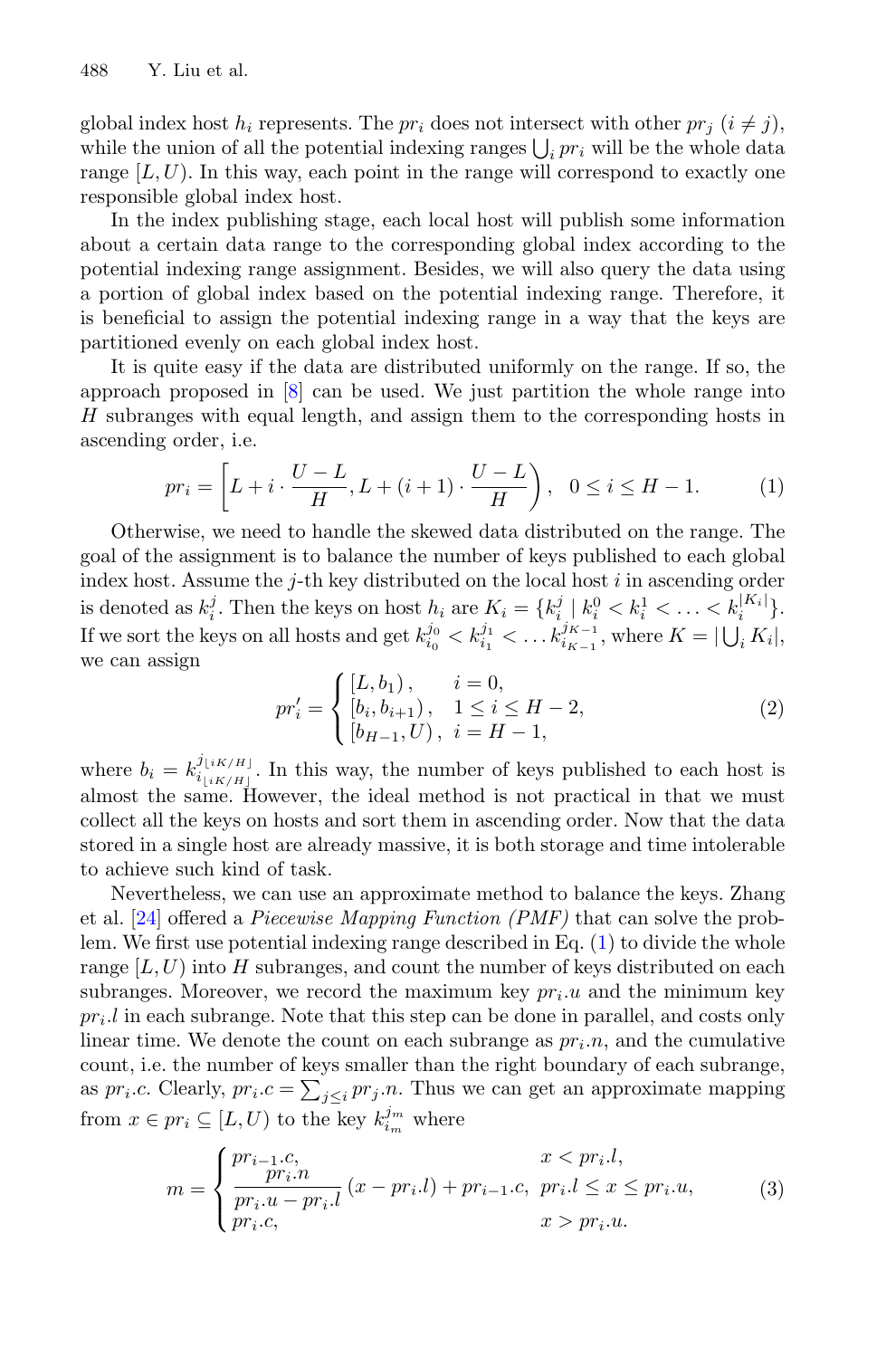Conversely, the potential indexing range assignment can be given by  $Eq. (2)$  $Eq. (2)$ , where

<span id="page-8-0"></span>
$$
b_i = \begin{cases} \frac{pr_j.u - pr_j.l}{pr_j.n} \left( \frac{iK}{H} - pr_{j-1}.c \right) + pr_j.l, \ pr_{j-1}.c < \frac{iK}{H} < pr_j.c, \\ \frac{1}{2} \left( pr_j.u + pr_{j+n+1}.l \right), & \frac{i}{H} = pr_j.c = \dots = pr_{j+n}.c. \end{cases}
$$
(4)

As an example, we consider the 15 prime keys  $\{2, 3, 5, \ldots, 43, 47\}$  distributed on  $[0, 50)$ . If we divide them into 5 subranges using Eq.  $(1)$ , the count of keys in each subranges will be  $4, 4, 2, 2, 3$ , with a variance of 0.8. However, Eqs. [\(2\)](#page-7-1) and [\(4\)](#page-8-0) can balance the counts perfectly, as shown in Table [4.](#page-8-1)

| i              | $pr_i$                   |                |    |                | $pr_i.n \,   \, pr_i.c \,   \, pr_i.l \,   \, pr_i.u \,   \, bi$ |    | $pr_i$                | $pr'_i.c$ |
|----------------|--------------------------|----------------|----|----------------|------------------------------------------------------------------|----|-----------------------|-----------|
|                | [0,10)                   | $\overline{4}$ |    | $\overline{2}$ |                                                                  |    | [0,5.75)              | 3         |
|                | $\left[10,20\right)$   4 |                | 8  | 11             | 19                                                               |    | $5.75 \mid [5.75,15)$ | 3         |
| $\overline{2}$ | $[20,30]$ 2              |                | 10 | 23             | 29                                                               | 15 | [15,26)               | 3         |
| 3              | $[30,40]$ 2              |                | 12 | 31             | 37                                                               | 26 | [26,39)               | 3         |
|                | $[40,50]$ 3              |                | 15 | 41             | 47                                                               | 39 | (39,50)               | 3         |

<span id="page-8-1"></span>**Table 4.** An example of potential indexing range assignment

In practice, we assign range for several times to achieve a better performance. Algorithm [2](#page-8-2) shows the procedure of potential indexing range assignment for multiple times.

Algorithm 2. POTENTIAL INDEXING RANGE ASSIGNMENT

<span id="page-8-2"></span>**Input**: Original potential indexing range assignment  $pr_i$  and assignment times **Output**: New assignment  $pr'_i$ <br>**foreach**  $t \in [1 \text{ times}]$  **do foreach**  $t \in [1, times]$  **do**<br>**2 foreach**  $i \in [0, H)$  **do foreach**  $i \in [0, H)$  **do** // Estimate data distribution<br>**2 for a** // Calculate *m: n m: c m: l m: u*  Calculate  $pr_i.n, pr_i.c, pr_i.l, pr_i.u$ <br>**4** for each  $i \in [1, H]$  do **foreach**  $i \in [1, H)$  **do** // Calculate range boundaries<br>**5 for Calculate**  $h_i$  by Eq. 4 Calculate  $b_i$  by Eq. 4<br>**6** for each  $i \in [0, H]$  do **foreach**  $i \in [0, H)$  **do** // Update potential indexing range <br>**7 c c** Calculate  $pr'_i$  by Eq. 2 Calculate  $pr'_i$  by Eq. 2  $\left[\begin{array}{c} \mu_i \leftarrow pr'_i \end{array}\right]$  $\frac{9 \text{ return } pr'_i}{2}$ 

#### **4.3 Publishing Scheme**

After assigning the potential indexing range, each host will publish some information about the local index to corresponding global index hosts. Since the nodes in the local index typically store keys as the subtree separation values, we will publish the intervals of keys which indicate the possible keys that exist in a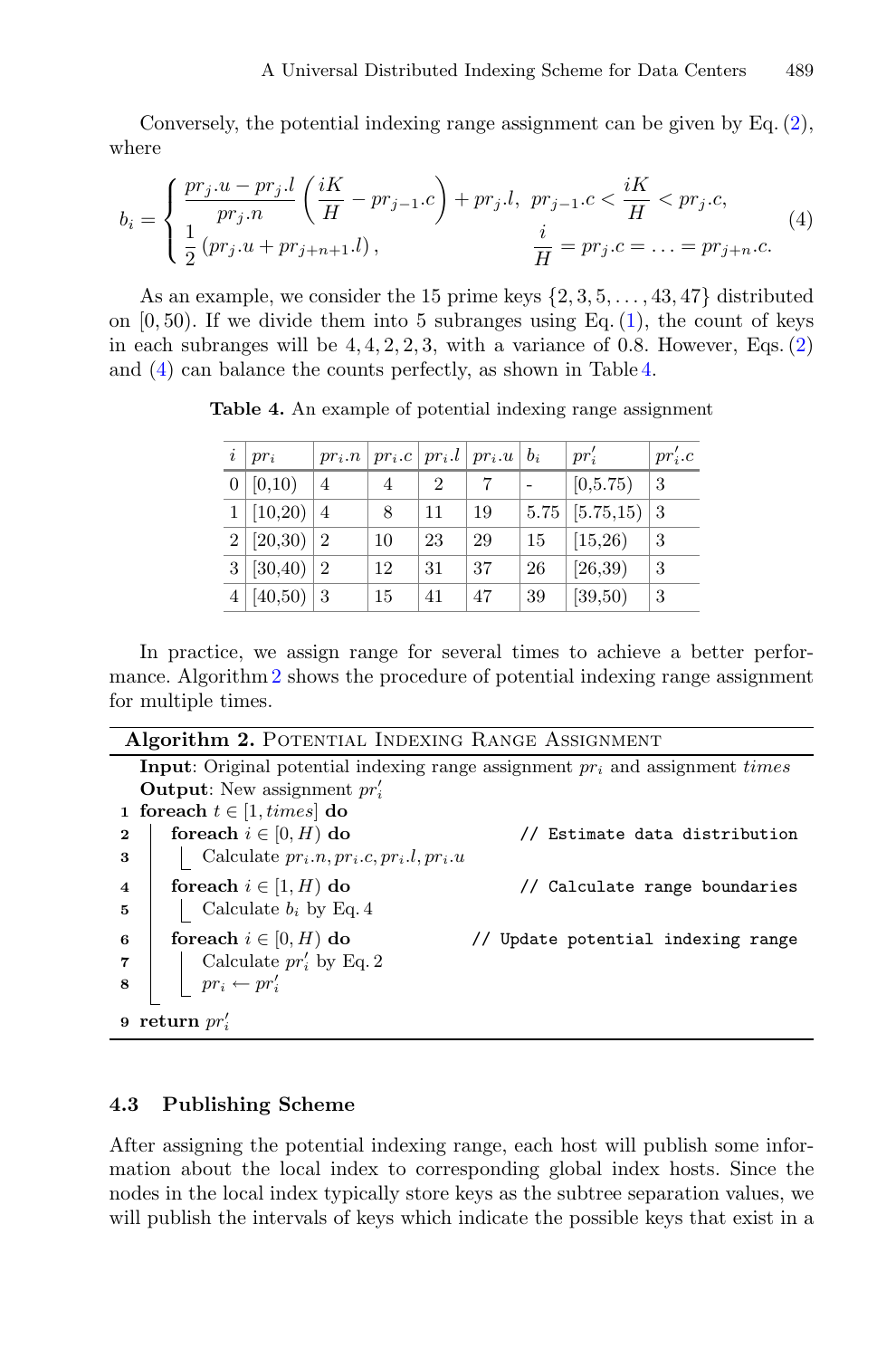subtree of the node. Moreover, we will also publish the ip address of the host and the position of the node stored in the host. Therefore, a tuple of  $(range, ip, pos)$ can be published to the global index host to locate the data on the local host if the range of query intersects with the range of node.

However, publishing in such way is plausible but not efficient enough because of the false positives. On one hand, there is no false negative for query, since all possible keys in the subtrees of the nodes are included in the published intervals. On the other hand, there may be many false positives for query since we only publish the minimum and maximum boundaries of the keys. The publishing scheme significantly reduces the size of published information, while it causes the problem of false positives. The false positives will directly increase the hops needed in queries.

*Gap Elimination (FT-Gap)* and *Bloom Filter (FT-Bloom)*, two methods proposed in [\[8](#page-15-8)], can efficiently solve the problem. The false positives can be considered as the gaps in the intervals. For example, if the keys stored in a node are  $\{4, 7, 9, 15, 17\}$ , we will publish an interval  $\{4, 17\}$ . The queries in the "gaps", for instance, [\[10](#page-15-12),[14\]](#page-15-14) will cause false positives. Gap elimination will remove several biggest gaps in the interval and publish the remaining segments. Bloom filter uses hash functions to map the keys in the intervals into a bit array with all 0's and set the corresponding positions to 1. In the query phase, we will hash the query key to check whether the bits are 1. Both methods guarantee no false negative and moderate false positives with tolerable additional space.

### **4.4 Global Index Construction**

The global index is on top of the local index logically. The global index collects the meta-data information published by the local hosts, and will arrange them sensibly to facilitate efficient query. Wu et al. [\[22](#page-15-17)] used conventional table or list to store the information. Instead, we can also construct more efficient tree data structures to index the interval ranges. Interval tree, segment tree, and priority search tree are common data structures for storing intervals and supporting various queries.

*Interval tree* [\[6](#page-15-18)[,16](#page-15-19)] uses the median of the endpoints of the intervals to separate the intervals into three sets: intervals intersecting with the median, those lying in the left of it, and those lying in the right. The subtrees are built recursively on the last two sets.

*Segment tree* [\[2\]](#page-14-4) decides the atomic intervals based on the endpoints of the intervals. Each node corresponds to an atomic interval or the union of some atomic intervals. An interval is stored in the nodes whose union is exactly the range of the interval.

*Priority search tree* [\[17](#page-15-16)] stores two-dimension data in the nodes. The tree is a heap for one dimension and also a binary search tree for the other dimension. The two dimensions correspond to the lower bound and the upper bound for storing intervals.

For n intervals in total, interval tree and priority search tree will cost  $O(n)$ storage, while segment tree will cost  $O(n \log n)$  storage. The construction times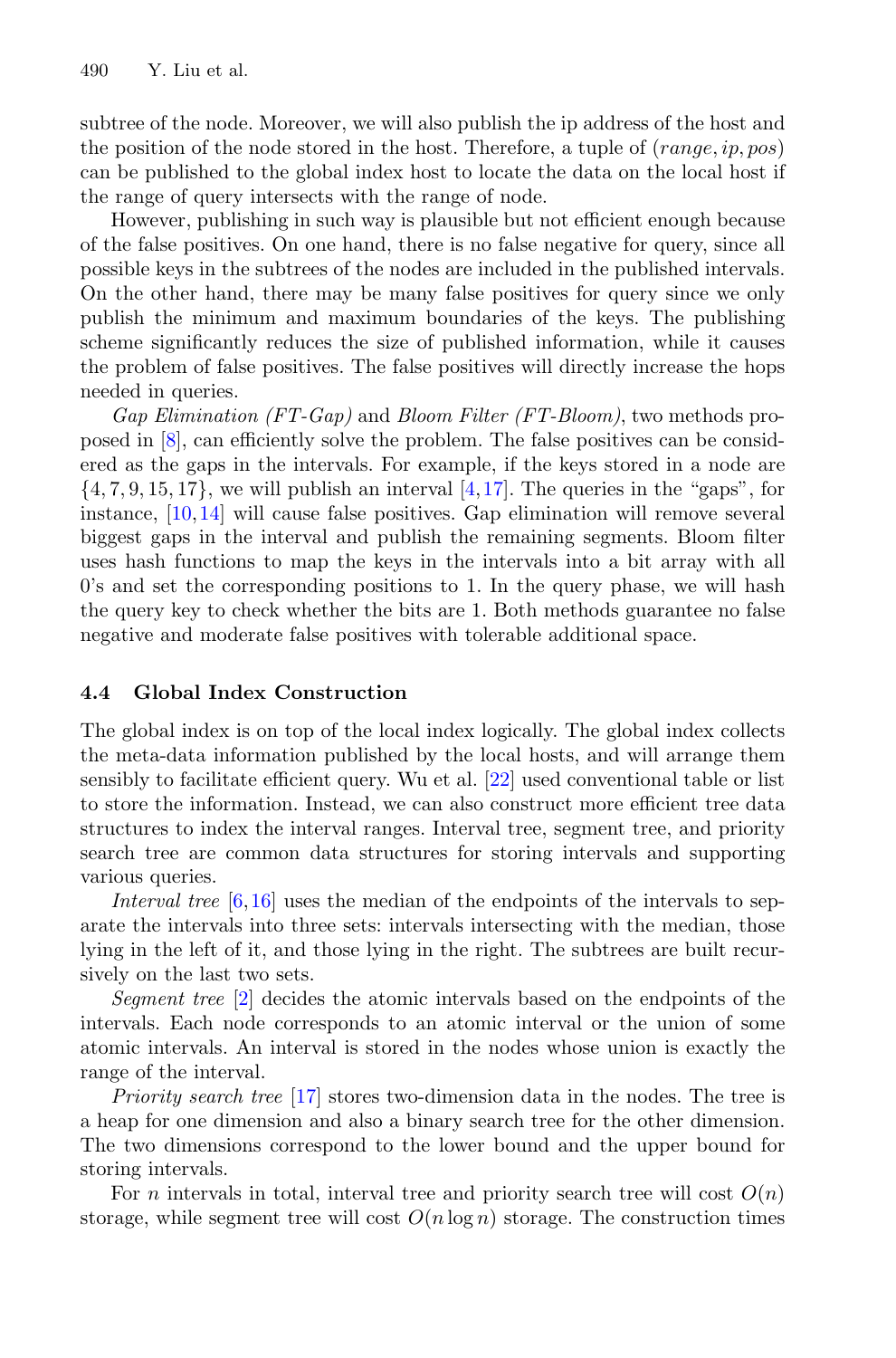of the three trees are all  $O(n \log n)$ . Moreover, the point query times of them are all in  $O(\log n + k)$ , where k is the number of reported intervals. Compared with scanning the lists, these structures can significantly reduce the searching time on global index. Typically, the interval tree and priority search tree are preferred to segment tree, while the segment tree can be modified to support multi-dimensional query which is not applicable to the others.

### <span id="page-10-0"></span>**5 Update and Maintenance**

#### **5.1 Index Updating**

The insertion and deletion of data after the index construction will cause the updating of index. The updates in the local index should be executed immediately in order to guarantee the correctness of index. However, since sending the updates to the global index causes additional network cost, a common method is to divide the updates into lazy ones and eager ones [\[22\]](#page-15-17). The lazy updates are those that may increase false positives while not affect the correctness. The eager updates will cause false negatives and thus the index fail to provide correct results. Therefore, we forward the eager updates immediately to the global index host while do a batch update for lazy updates.

The merges and splits of local index nodes that change previous pos of the nodes are considered to be eager updates. Any insertions that enlarge the ranges of local index nodes or lie in the eliminated gaps for FT-Gap will also trigger the eager updates. Moreover, for FT-Bloom, the insertions that change the bit array of bloom filter are also eager updates. On the contrary, the changes that do not affect the published information are lazy updates that can be issued in a batch way.

Frequent updates in trees for global index will cause the unbalance problem. Therefore, we can maintain an additional *updates index* to store the updated intervals. After a certain time period or when the size of the updates index is too large, we destroy the original tree and reconstruct a new one.

#### **5.2 Index Tuning**

When we select the intervals (nodes) in the local index to build the global index, we have multiple choices. For each leaf node, we should select at least one node in the path from the root to it. Yet it is enough that we select only one node in this path. Moreover, we can reduce the update cost by selecting only one node. The two properties, index completeness and unique index, guarantee the correctness of the index selection. However, even among these right selections, we still have different choices. For example, we can select the nodes near the leaves in order to reduce false positives. On the contrary, the nodes near the root are unlikely to be split or merged, and the update cost is reduced. There are some index tuning approaches to balance the false positives and update cost.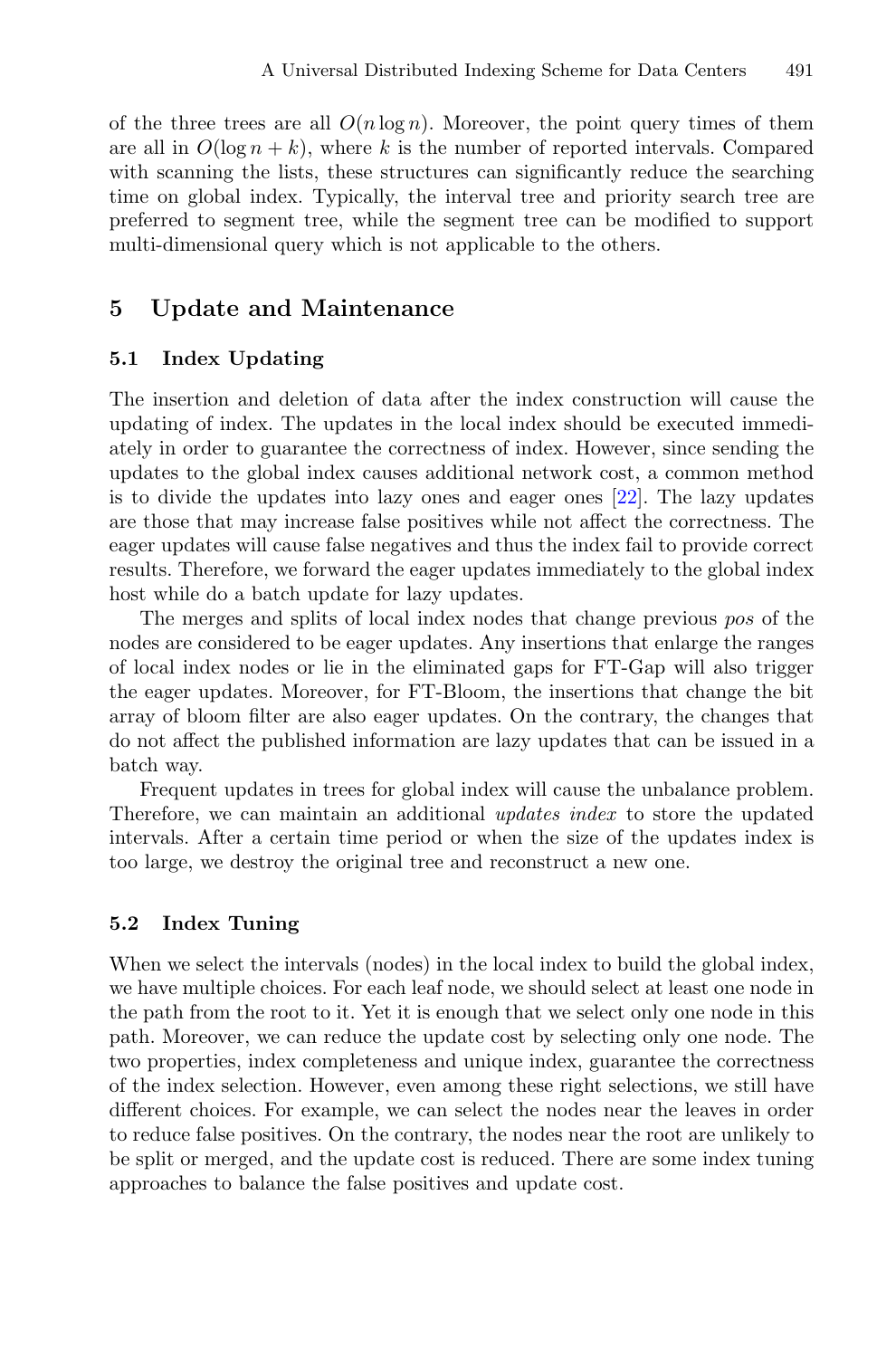**Top-Down Approach.** The top-down approaches focus on false positives of index. For example, we only select the nodes that are under a certain level (namely  $l$ ) to publish. For sibling nodes under  $l$ , we select a portion to publish directly, while recursively select the descendants of other s frequently accessed nodes to publish. The access times can be counted incrementally, while the tuning is updated in batch. The top-down approaches can effectively reduce false positives, with a limited size of published nodes. It is especially suitable for the indices that support skewed query, but are seldom updated.

**Bottom-Up Approach.** The more sophisticated bottom-up approaches consider cost models. The cost model for each node consists of the cost of query processing and index maintenance. Wang and Wu et al. [\[21](#page-15-1)[–23](#page-15-2)] gave different cost models based on the type of data and the network feature. The goal of the index tuning is to select a set of nodes with the least total cost. Therefore, we calculate the cost of a node and its children, and select the one(s) with less cost. Recursively doing the same job until we meet the root in a bottom-up approach, we can get the optimal indexing set. The calculation of the cost and the selection of nodes are both executed in a batch way.

### **5.3 Fault Tolerance**

In Sect. [3,](#page-2-1) we mentioned that VL2 and Aspen Tree introduce additional links between some layers. These links can help the system react to link failures more conveniently and rapidly. Walraed-Sullivan et al. [\[20\]](#page-15-6) proposed the Aspen Reaction and Notification Protocol (ANP). The notifications are sent upwards to ancestors located near to a failure with ANP, rather than a global re-convergence. Suppose there is a failed link between  $L_i$  and  $L_{i+1}$ , the global re-convergence can be avoided so that the convergence time is shortened as long as the failed link occurs along the upward segment, or  $c_j > 1(j \geq i)$  along the downward segment. For an *n*-level tree, the supported hosts are decreased by half if  $c_n = 2$ while the convergence time can speed up 70  $\sim$  80% compared to Fat Tree. VL2 just utilizes the property to gain a better fault tolerance and scalability.

# <span id="page-11-0"></span>**6 Query Processing**

 $U^2$ -Tree can process kinds of queries, such as point query, range query, and k-NN query.

The range query in  $U^2$ -Tree is similar to most other two-layer indexing schemes. The query host first find out the global index hosts with the potential indexing range intersecting with the queried range. The query is then forwarded to search on the global indices. After that, possible hosts storing the data are returned. Since the hosts with more similar  $ip$  are connected within less hops, we sort the possible local index hosts by ip and visit them one by one in sequence. Finally, we collect all the data intersecting with the range on these local indices and forward the results to the query host.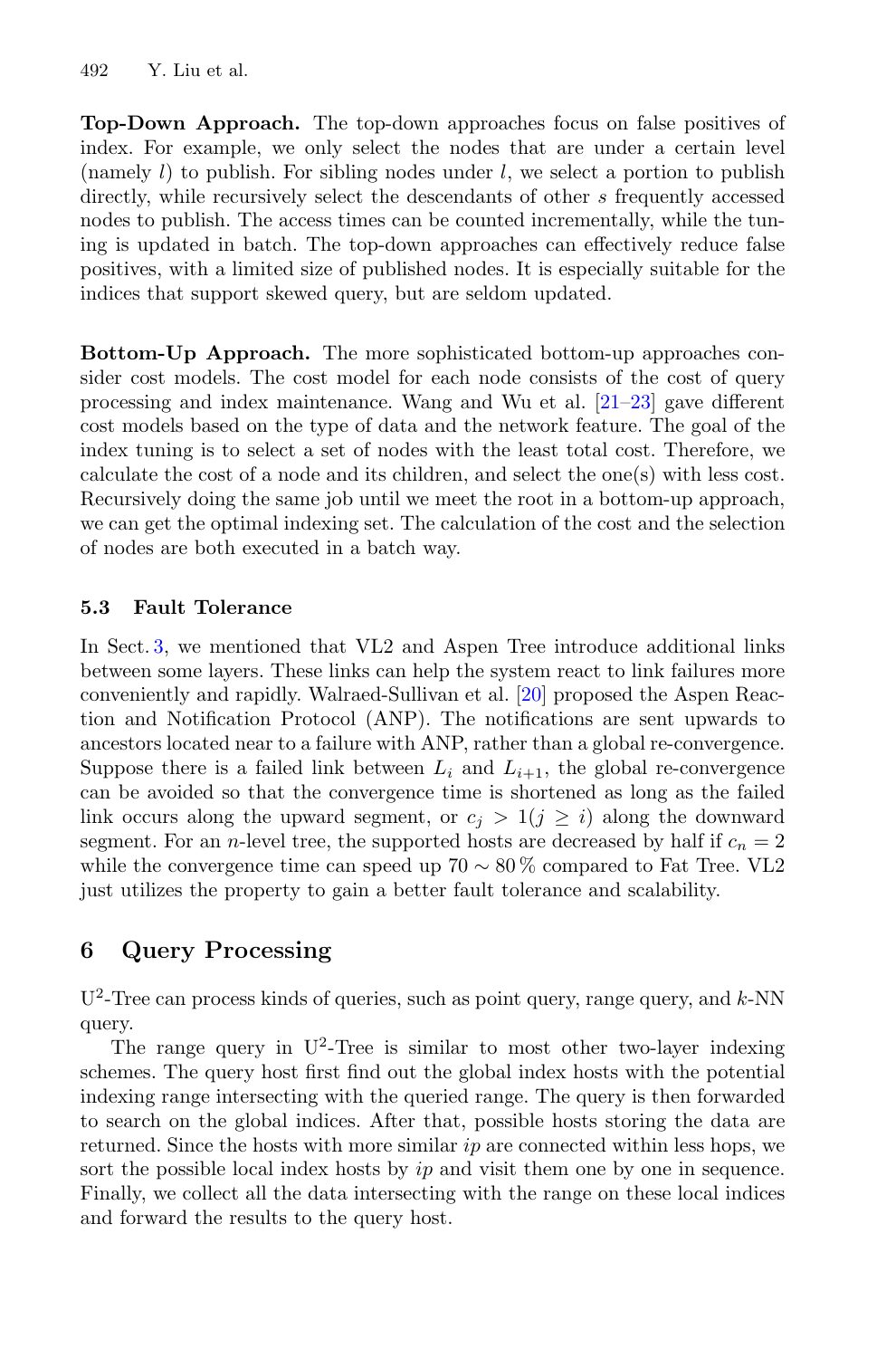The point query is a special case of range query when the bounds of range are equal. The difference are that (1) we only search on one global index host, (2) we can halt the search on the local index hosts if we have retrieved the data.

The k-nearest neighbours  $(k-NN)$  query returns the top-k nearest results to the key given the query (key, k). We define the density of data  $\beta$  as

$$
\beta = \frac{K}{U - L},\tag{5}
$$

where  $K$  is the total number of keys on all hosts. Actually, we have already counted K in the potential indexing range assignment and  $K = pr_{H-1}.c$ . Therefore, we can use  $\beta$  to estimate the ranges of k nearest results and do the range query. We will first query the range  $[key - \gamma k/\beta, key + \gamma k/\beta)$ , where  $\gamma$  is a scaling parameter typically slightly large than 0.5. If we can find out more than  $k$  results in this range, we simply select the  $k$  nearest ones and return. Otherwise, we do range query on  $[key - (i + 1)\gamma k/\beta, key - i\gamma k/\beta]$  and  $[key + i\gamma k/\beta, key + (i+1)\gamma k/\beta]$  continuously with increasing i by one for each iteration until the number of results is greater or equal to k.

### <span id="page-12-0"></span>**7 Performance Evaluation**

We simulated the  $U^2$ -Tree on different tree-like topologies in  $C_{++}$ . We generated the non-negative integers as keys randomly among the range  $[0, U)$ . The keys in the range are unique, while each possible key in the range does not necessarily exist due to the data density (or existence probability)  $\beta = K/U$ . Table [5](#page-12-1) shows the experiment settings.

|  |  | Table 5. Experiment settings |  |
|--|--|------------------------------|--|
|--|--|------------------------------|--|

<span id="page-12-1"></span>

| Parameter                 | Value                                                              |
|---------------------------|--------------------------------------------------------------------|
| Data density $(\beta)$    | 0.3, 0.8, 1                                                        |
| Upper bound of data $(U)$ | $500 \,\mathrm{K}, 1 \,\mathrm{M}, 2 \,\mathrm{M}, 3 \,\mathrm{M}$ |
| Host number $(H)$         | Depends on topology                                                |
| Data distribution         | Uniform, Zipfian                                                   |

We first evaluate the performance of the potential indexing range assignment algorithm. The inconsistency of keys distributed on global index host is reflected by the variance of the counts. The variance is defined as

$$
V = \frac{1}{H} \sum_{i} pr_i.n.
$$
\n(6)

Therefore, we use Zipfian distribution data and compare the variance of counts. In Fig. [4,](#page-13-0) the number of rounds means the result after such times of assignment. From the figure we know that the variance significantly reduces after the assignment. Moreover, the performance is better after more times of assignment.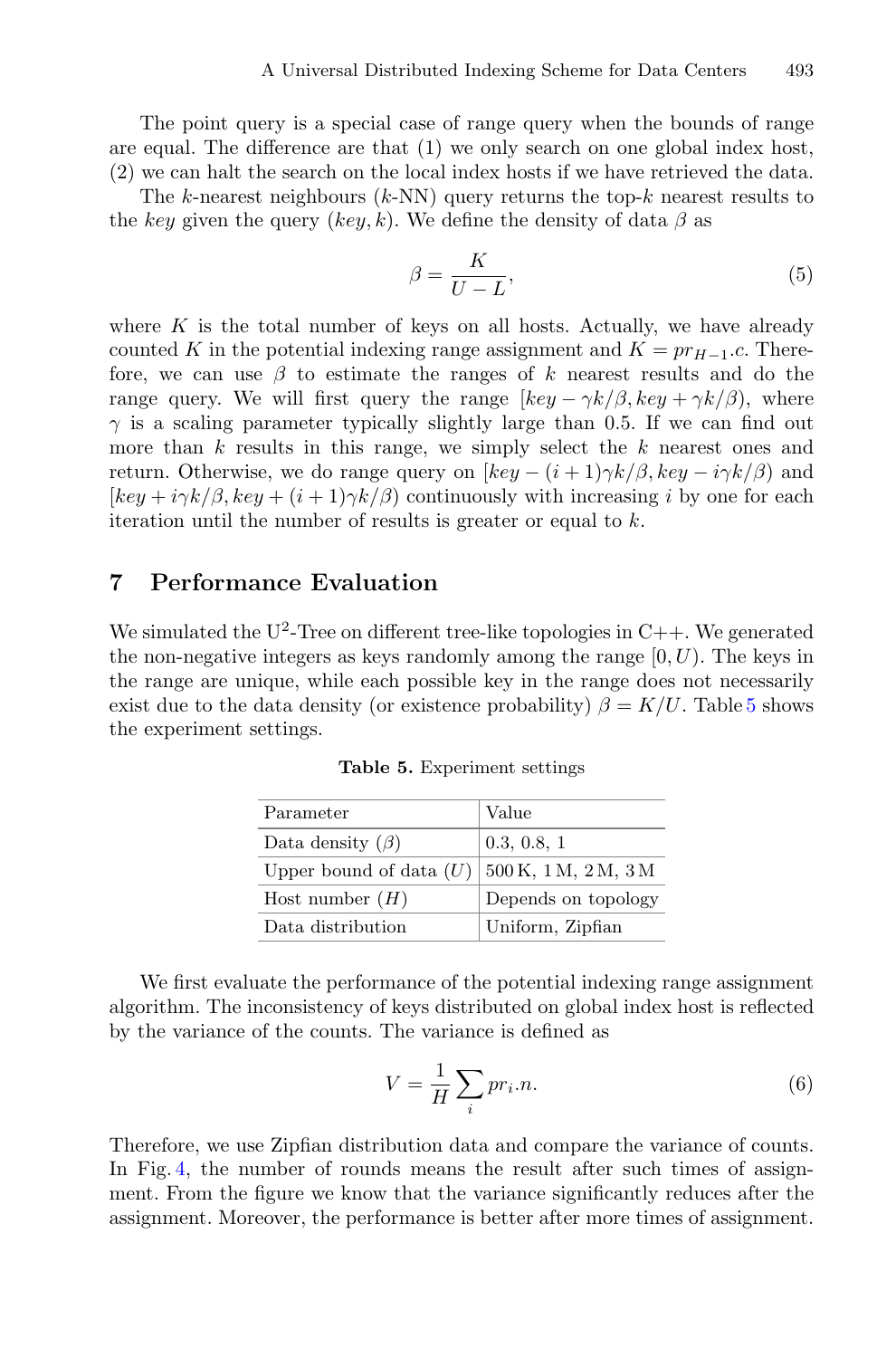

**Fig. 4.** Performance of potential indexing range assignment algorithm

<span id="page-13-0"></span>

<span id="page-13-1"></span>**Fig. 5.** Heatmap of keys counts on hosts

<span id="page-13-2"></span>**Fig. 6.** Network cost on tree-like topologies

The data with different data densities will result in similar variances eventually. Figure [5](#page-13-1) shows the key counts on each host after each time of assignment when  $U = 3M$ . The darkness of color shows the number of keys on corresponding hosts. We can find that initially the distribution is extremely unbalanced, while the counts vary a little among hosts after the assignments.

Figure [6](#page-13-2) shows the average network cost on different 4-level, 6-port treelike topologies. The network cost is defined as the hop counts on networks for each point query. The topology with  $C = \langle 1, 1, 1 \rangle$  is a Fat Tree, while others<br>are various Aspen Trees. We can learn from the figure that the average hops are various Aspen Trees. We can learn from the figure that the average hops decreases as the fault tolerance increases. However, we must point out that it does not mean that Aspen Trees are superior, since the number of hosts also reduces as C increases. The data density  $\beta$  also has an effect on the network cost, because if the queries key does not exist in the data range, the query will be forwarded to all possible local index host, instead of halting halfway.

Finally, we compare the performance of different global indices. We record the number of stored and visited intervals in index construction and query processing. The result is shown in Fig. [7.](#page-14-5) From Fig. [7\(](#page-14-5)a), the number of stored intervals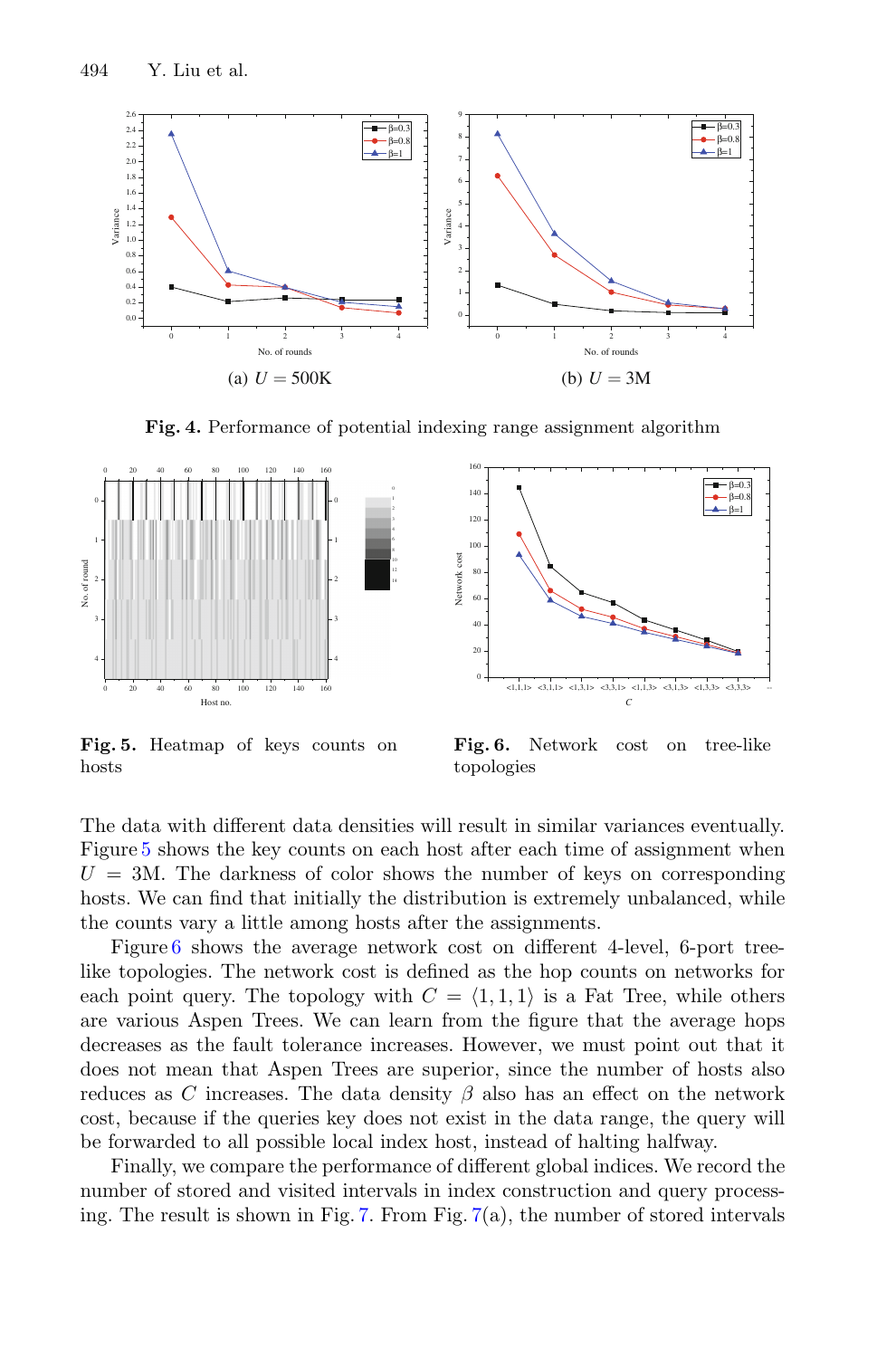

<span id="page-14-5"></span>**Fig. 7.** Comparison of global index structures

for priority search tree and interval tree is similar to the traditional list, while segment tree consumes much more space. However, the segment tree can be built faster in practice. Figure [7\(](#page-14-5)b) shows the average number of visited intervals in logarithm scale. The visited intervals of list grow linearly with the total number of keys. On the contrary, the performances of three trees are similarly fine and quite stable with the increasing of stored intervals.

### <span id="page-14-2"></span>**8 Conclusion**

In this paper, we proposed the  $U^2$ -Tree, a universal distributed secondary index scheme with tree-like DCN topologies. We took the topological benefits to build a two-layer indexing. We explained and compared the techniques in the index construction in detail. We also discussed the index maintenance problems including updating, tuning, and fault tolerance. The  $U^2$ -Tree can support several types of query processing efficiently. The experiment evaluated the performance of  $U^2$ -Tree, and provided further conclusions about different techniques. In a broad sense, the universal indexing scheme can even be applied to other DCN topologies with proper modifications.

## <span id="page-14-1"></span>**References**

- 1. Al-Fares, M., Loukissas, A., Vahdat, A.: A scalable, commodity data center network architecture. ACM SIGCOMM Comput. Commun. Rev. **38**(4), 63–74 (2008)
- <span id="page-14-4"></span>2. Bentley, J.L.: Solutions to klee's rectangle problems. Technical report, Carnegie-Mellon University, Pittsburgh (1977)
- <span id="page-14-3"></span>3. Chang, F., Dean, J., Ghemawat, S., Hsieh, W.C., Wallach, D.A., Burrows, M., Chandra, T., Fikes, A., Gruber, R.E.: Bigtable: a distributed storage system for structured data. ACM Trans. Comput. Syst. **26**(2), 4 (2008)
- <span id="page-14-0"></span>4. Chen, G., Vo, H.T., Wu, S., Ooi, B.C., Ozsu, M.T.: A framework for supporting ¨ DBMS-like indexes in the cloud. VLDB. **4**, 702–713 (2011)